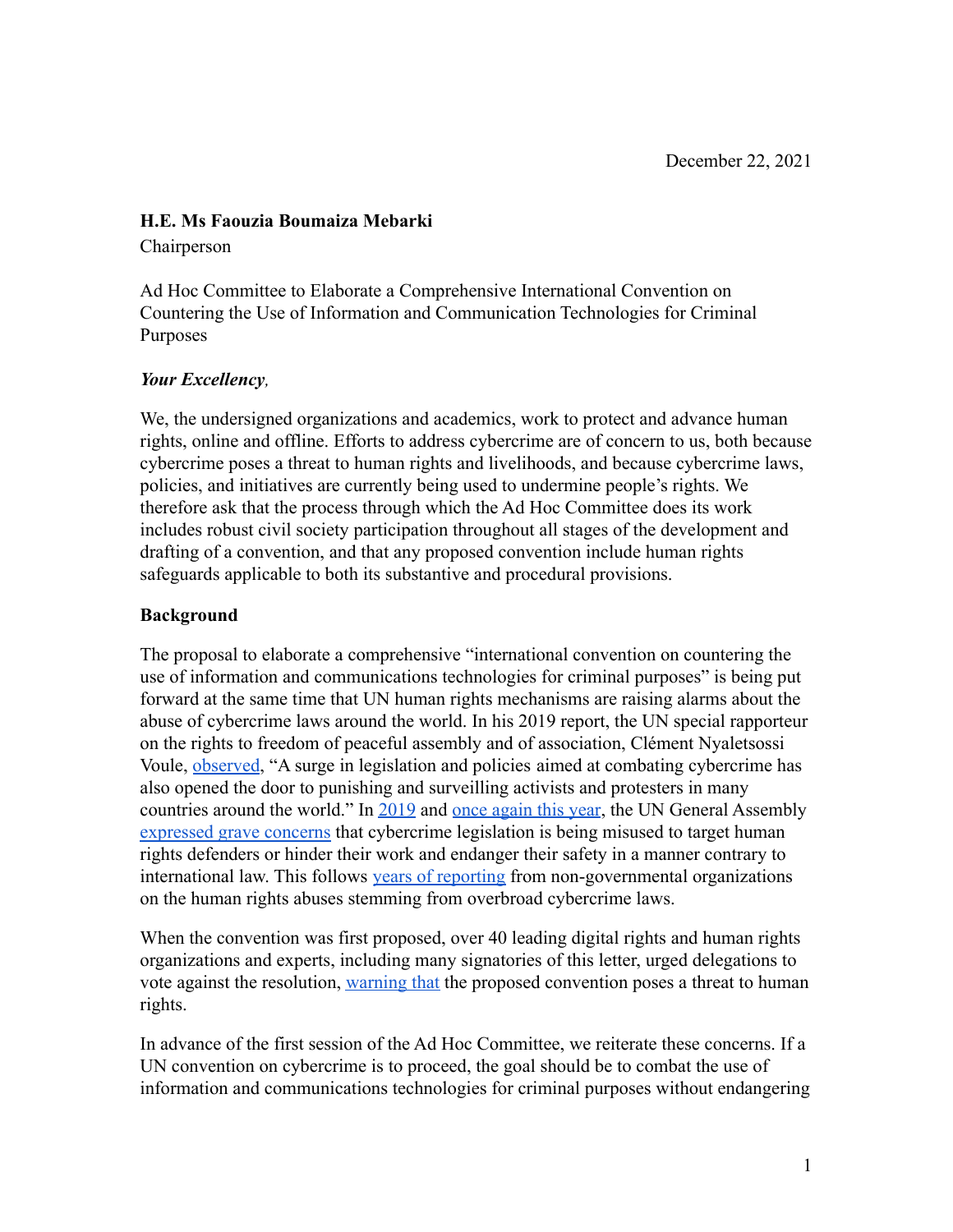the fundamental rights of those it seeks to protect, so people can freely enjoy and exercise their rights, online and offline. Any proposed convention should incorporate clear and robust human rights safeguards. A convention without such safeguards or that dilutes States' human rights obligations would place individuals at risk and make our digital presence even more insecure, each threatening fundamental human rights.

As the Ad Hoc Committee commences its work drafting the convention in the coming months, it is vitally important to apply a human rights-based approach to ensure that the proposed text is not used as a tool to stifle freedom of expression, infringe on privacy and data protection, or endanger individuals and communities at risk.

The important work of combating cybercrime should be consistent with States' human rights obligations set forth in the Universal Declaration of Human Rights (UDHR), the International Covenant on Civil and Political Rights (ICCPR), and other international human rights instruments and standards. In other words, efforts to combat cybercrime should also protect, not undermine, human rights. We remind States that the same rights that individuals have offline should also be protected online.

### **Scope of Substantive Criminal Provisions**

There is no consensus on how to tackle cybercrime at the global level or a common understanding or definition of what constitutes [cybercrime](https://www.unodc.org/documents/organized-crime/UNODC_CCPCJ_EG.4_2013/CYBERCRIME_STUDY_210213.pdf). From a human rights perspective, it is essential to keep the scope of any convention on cybercrime narrow. Just because a crime might involve technology does not mean it needs to be included in the proposed convention. For example, expansive cybercrime laws often simply add penalties due to the use of a computer or device in the commission of an existing offense. The laws are especially problematic when they include content-related crimes. Vaguely worded cybercrime laws purporting to combat [misinformation](https://www.article19.org/resources/thailand-fake-news-undermine-freedom-of-expression/) and online support for or glorification of terrorism and extremism, can be misused to imprison [bloggers](https://www.article19.org/resources/egypt-end-harassment-of-rights-defender/) or [block](https://www.accessnow.org/egyptian-parliament-approves-cybercrime-law-legalizing-blocking-of-websites-and-full-surveillance-of-egyptians/) [entire platforms](https://www.accessnow.org/egyptian-parliament-approves-cybercrime-law-legalizing-blocking-of-websites-and-full-surveillance-of-egyptians/) in a given country. As such, they fail to comply with international freedom of expression standards. Such laws put journalists, activists, researchers, LGBTQ communities, and dissenters in danger, and can have a chilling effect on society more broadly.

Even laws that focus more narrowly on core cybercrimes are used to undermine rights. Laws criminalizing unauthorized access to computer networks or systems have been used to target [digital security](https://www.eff.org/deeplinks/2021/06/eff-ecuadors-human-rights-secretariat-protecting-security-experts-vital-safeguard) [researchers](https://www.eff.org/deeplinks/2019/11/raid-javier-smaldone-argentinian-authorities-have-restarted-their-harassment-e), whistleblowers, activists, and journalists. Too often, security researchers, who help keep everyone safe, are caught up in vague cybercrime laws and face criminal charges for identifying flaws in security systems. Some States have also interpreted unauthorized access laws so broadly as to effectively criminalize any and all whistleblowing; under these interpretations, [any disclosure of information](https://nationalpost.com/news/canada/u-s-whistleblower-chelsea-manning-challenging-secrecy-laws-barring-her-from-canada) [in](https://www.eff.org/document/us-v-chelsea-manning-eff-amicus-brief) [violation](https://www.eff.org/document/us-v-chelsea-manning-eff-amicus-brief) of a corporate or government policy could be treated as "cybercrime." Any potential convention should explicitly include a malicious intent standard, should not transform corporate or government computer use policies into criminal liability, should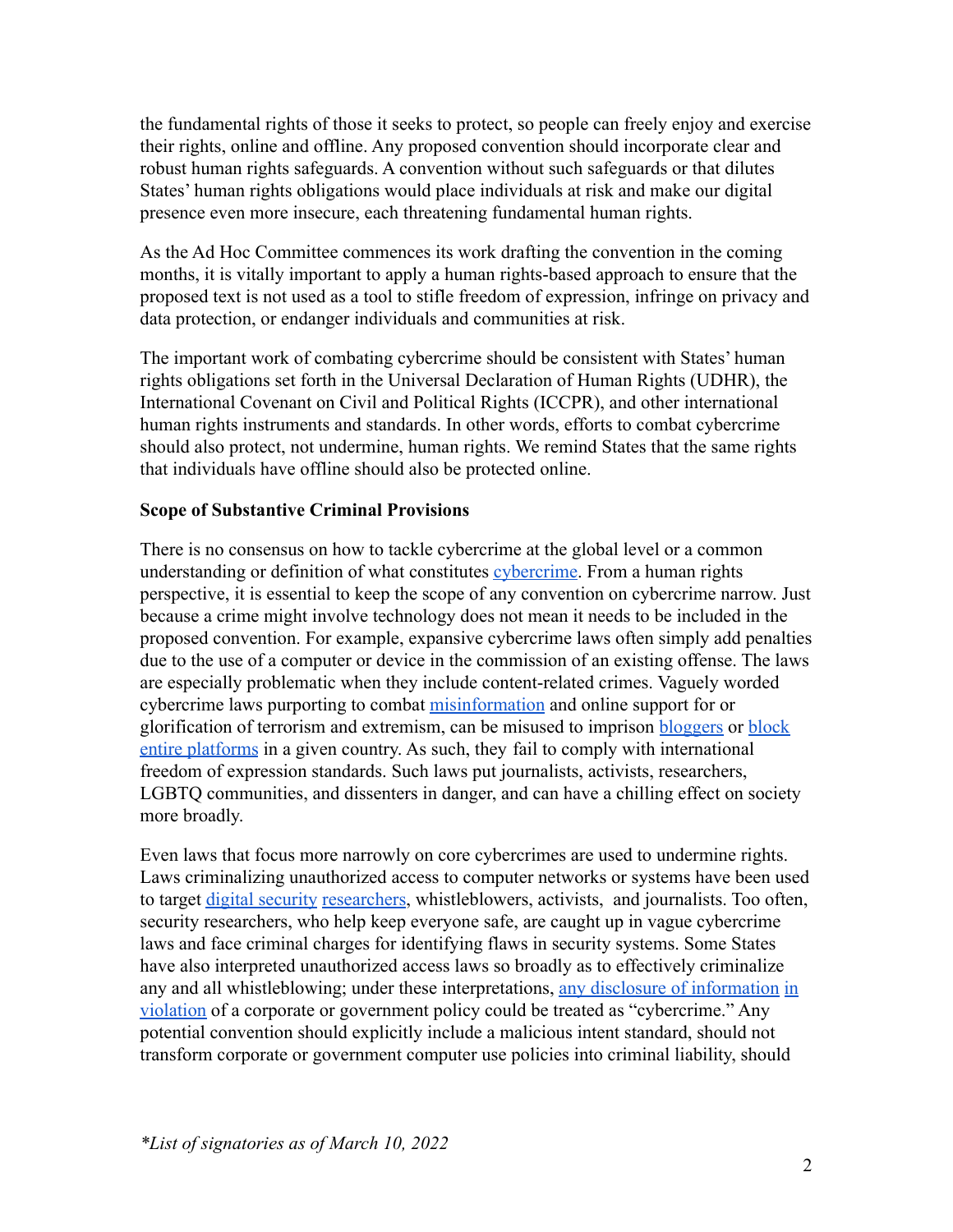provide a clearly articulated and expansive public interest defense, and include clear provisions that allow security researchers to do their work without fear of prosecution.

## **Human Rights and Procedural Safeguards**

Our private and personal information, once locked in a desk drawer, now resides on our digital devices and in the cloud. Police around the world are using an increasingly intrusive set of investigative tools to access digital evidence. Frequently, their investigations cross borders without proper safeguards and bypass the protections in mutual legal assistance treaties. In many contexts, no judicial oversight is involved, and the role of independent data protection regulators is undermined. National laws, including cybercrime legislation, are often inadequate to protect against disproportionate or unnecessary surveillance.

Any potential convention should detail robust procedural and human rights safeguards that govern criminal investigations pursued under such a convention. It should ensure that [any interference with the right to privacy](https://necessaryandproportionate.org/principles/) complies with the principles of legality, necessity, and proportionality, including by requiring independent judicial authorization of surveillance measures. It should also not forbid States from adopting additional safeguards that limit law enforcement uses of personal data, as such a prohibition would undermine privacy and data protection. Any potential convention should [also reaffirm](https://www.ohchr.org/Documents/Issues/DigitalAge/ReportPrivacyinDigitalAge/A_HRC_39_29_EN.pdf) the need for States to adopt and enforce "strong, robust and comprehensive privacy legislation, including on data privacy, that complies with international human rights law in terms of safeguards, oversight and remedies to effectively protect the right to privacy."

There is a real risk that, in an attempt to entice all States to sign a proposed UN cybercrime convention, bad human rights practices will be accommodated, resulting in a race to the bottom. Therefore, it is essential that any potential convention explicitly reinforces procedural safeguards to protect human rights and resists shortcuts around mutual assistance agreements.

# **Meaningful Participation**

Going forward, we ask the Ad Hoc Committee to actively include civil society organizations in consultations—including those dealing with digital security and groups assisting vulnerable communities and individuals—which did not happen when this process began in 2019 or in the time since.

Accordingly, we request that the Committee:

● Accredit interested technological and academic experts and nongovernmental groups, including those with relevant expertise in human rights but that do not have consultative status with the Economic and Social Council of the UN, in a timely and transparent manner, and allow participating groups to register multiple representatives to accommodate the remote participation across different time zones.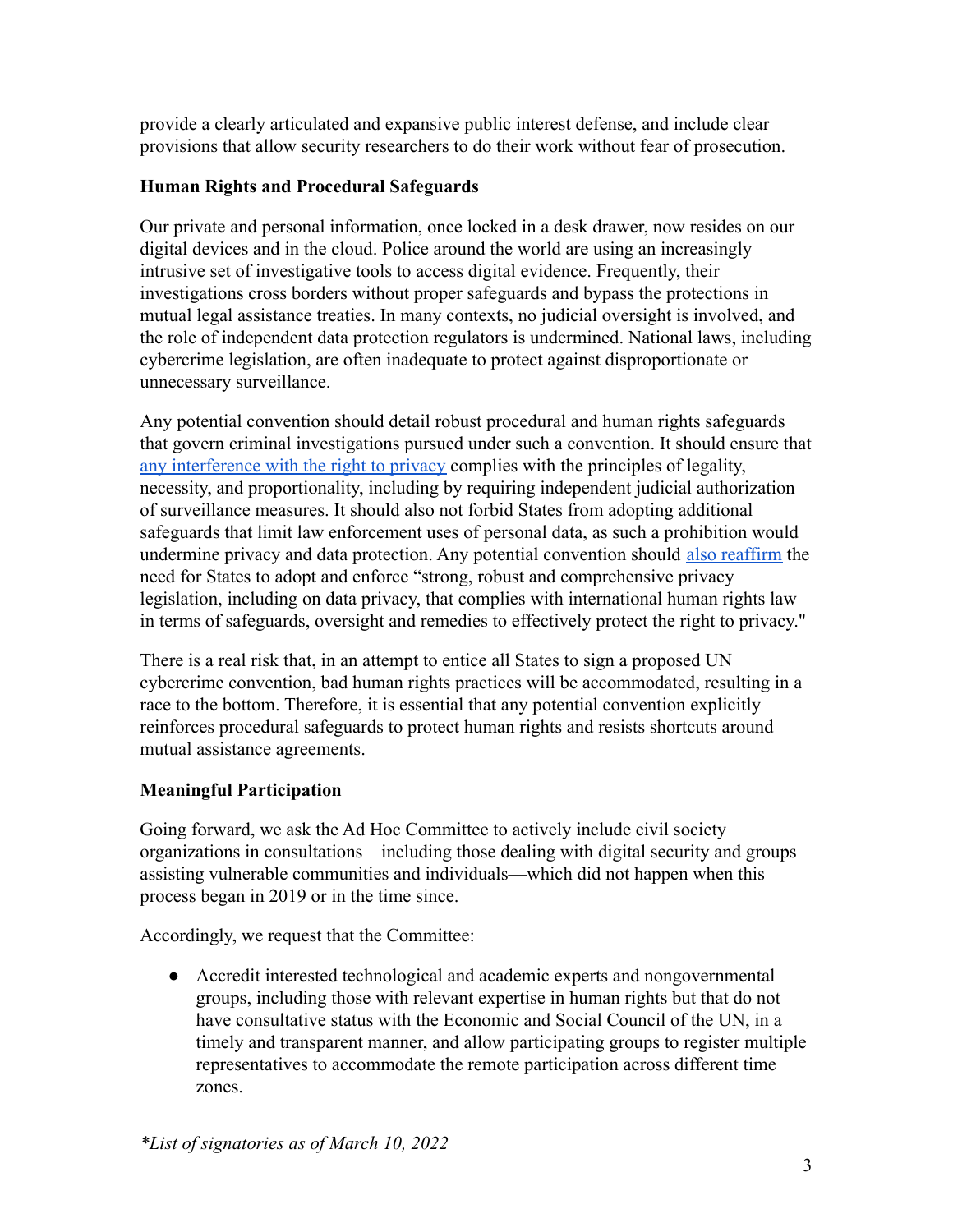- Ensure that modalities for participation recognize the diversity of non-governmental stakeholders, giving each stakeholder group adequate speaking time, since civil society, the private sector, and academia can have divergent views and interests.
- Ensure effective participation by accredited participants, including the opportunity to receive timely access to documents, provide interpretation services, speak at the Committee's sessions (in-person and remotely), and submit written opinions and recommendations.
- Maintain an up-to-date, dedicated webpage with relevant information, such as practical information (details on accreditation, time/location, and remote participation), organizational documents (i.e., agendas, discussions documents, etc.), statements and other interventions by States and other stakeholders, background documents, working documents and draft outputs, and meeting reports.

Countering cybercrime should not come at the expense of the fundamental rights and dignity of those whose lives this proposed Convention will touch. States should ensure that any proposed cybercrime convention is in line with their human rights obligations, and they should oppose any proposed convention that is inconsistent with those obligations.

We would be highly appreciative if you could kindly circulate the present letter to the Ad Hoc Committee Members and publish it on the website of the Ad Hoc Committee.

### **Signatories,\***

- 1. Access Now International
- 2. Alternative ASEAN Network on Burma (ALTSEAN) Burma
- 3. Alternatives Canada
- 4. Alternative Informatics Association Turkey
- 5. AqualtuneLab Brazil
- 6. ArmSec Foundation Armenia
- 7. ARTICLE 19 International
- 8. Asociación por los Derechos Civiles (ADC) Argentina
- 9. Asociación Trinidad / Radio Viva Trinidad
- 10. Asociatia Pentru Tehnologie si Internet (ApTI) Romania
- 11. Association for Progressive Communications (APC) International
- 12. Associação Mundial de Rádios Comunitárias (Amarc Brasil) Brazil
- 13. ASEAN Parliamentarians for Human Rights (APHR) Southeast Asia
- 14. Bangladesh NGOs Network for Radio and Communication (BNNRC) Bangladesh
- 15. BlueLink Information Network Bulgaria
- 16. Brazilian Institute of Public Law Brazil
- 17. Cambodian Center for Human Rights (CCHR) Cambodia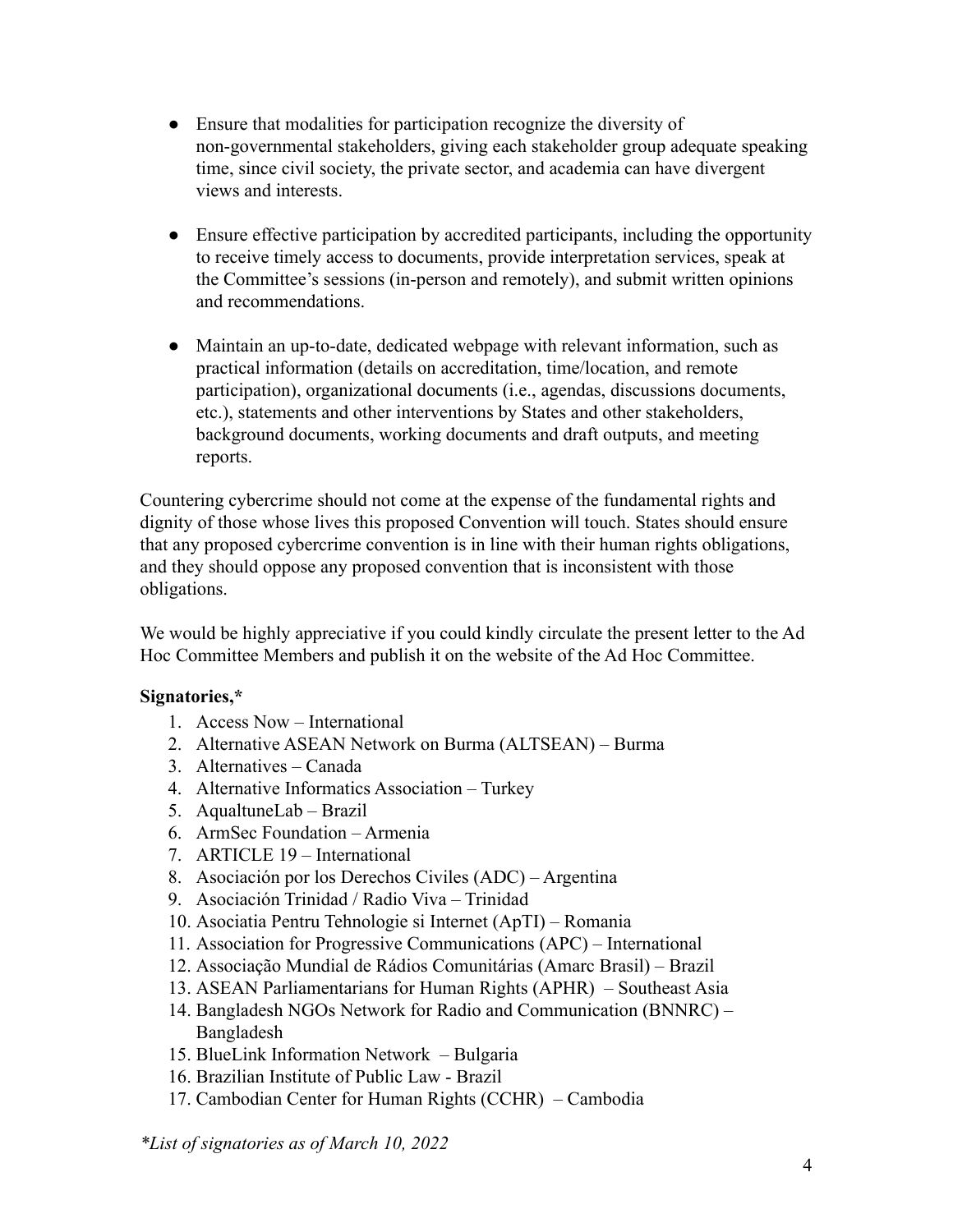- 18. Cambodian Institute for Democracy Cambodia
- 19. Cambodia Journalists Alliance Association Cambodia
- 20. Casa de Cultura Digital de Porto Alegre Brazil
- 21. Centre for Democracy and Rule of Law Ukraine
- 22. Centre for Free Expression Canada
- 23. Centre for Multilateral Affairs Uganda
- 24. Center for Democracy  $&$  Technology United States
- 25. Center for Justice and International Law (CEJIL) International
- 26. Centro de Estudios en Libertad de Expresión y Acceso (CELE) Argentina
- 27. Civil Society Europe
- 28. Coalition Direitos na Rede Brazil
- 29. Código Sur Costa Rica
- 30. Collaboration on International ICT Policy for East and Southern Africa (CIPESA) – Africa
- 31. CyberHUB-AM Armenia
- 32. Data Privacy Brazil Research Association Brazil
- 33. Dataskydd Sweden
- 34. Derechos Digitales Latin America
- 35. Defending Rights & Dissent United States
- 36. Digital Citizens Romania
- 37. DigitalReach Southeast Asia
- 38. Digital Rights Watch Australia
- 39. Digital Security Lab Ukraine
- 40. Državljan D / Citizen D Slovenia
- 41. Electronic Frontier Foundation (EFF) International
- 42. Electronic Privacy Information Center (EPIC) United States
- 43. Elektronisk Forpost Norge Norway
- 44. Epicenter.works for digital rights Austria
- 45. European Center For Not-For-Profit Law (ECNL) Stichting Europe
- 46. European Civic Forum Europe
- 47. European Digital Rights (EDRi) Europe
- 48. eQuality Project Canada
- 49. Fantsuam Foundation Nigeria
- 50. Free Speech Coalition United States
- 51. Foundation for Media Alternatives (FMA) Philippines
- 52. Fundación Acceso Central America
- 53. Fundación Ciudadanía y Desarrollo de Ecuador
- 54. Fundación CONSTRUIR Bolivia
- 55. Fundacion Datos Protegidos Chile
- 56. Fundación EsLaRed de Venezuela
- 57. Fundación Karisma Colombia
- 58. Fundación OpenlabEC Ecuador
- 59. Fundamedios Ecuador
- 60. Garoa Hacker Clube Brazil
- 61. Global Partners Digital United Kingdom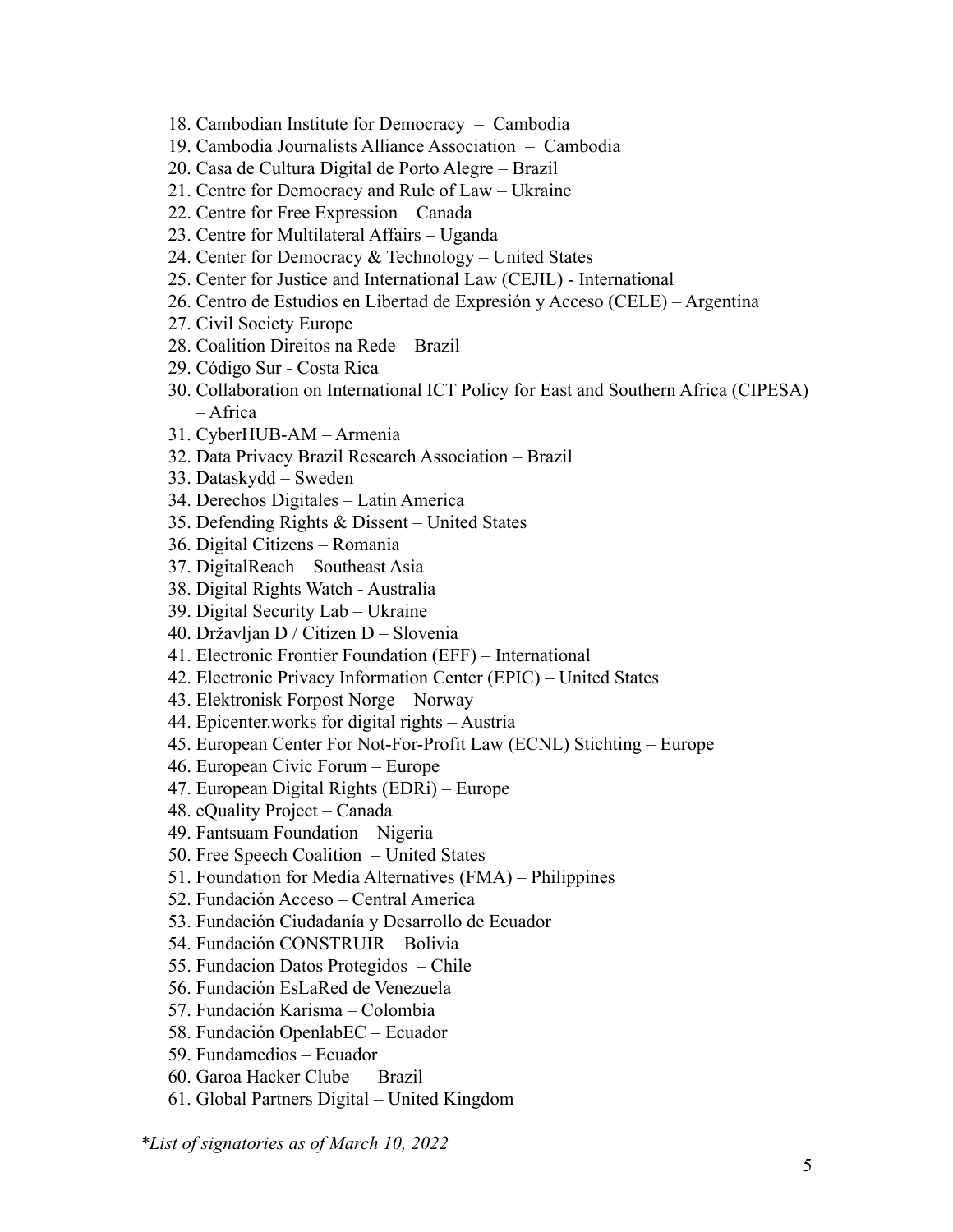- 62. GreenNet United Kingdom
- 63. GreatFire China
- 64. Hiperderecho Peru
- 65. Homo Digitalis Greece
- 66. Human Rights in China China
- 67. Human Rights Defenders Network Sierra Leone
- 68. Human Rights Watch International
- 69. ICT4Peace Foundation Switzerland
- 70. Igarapé Institute Brazil
- 71. IFEX International
- 72. Institute for Policy Research and Advocacy (ELSAM) Indonesia
- 73. The Influencer Platform Ukraine
- 74. INSM Network for Digital Rights Iraq
- 75. Internews Ukraine
- 76. InternetNZ New Zealand
- 77. Instituto Beta: Internet & Democracia (IBIDEM) Brazil
- 78. Instituto Brasileiro de Defesa do Consumidor (IDEC) Brazil
- 79. Instituto Educadigital Brazil
- 80. Instituto Nupef Brazil
- 81. Instituto de Pesquisa em Direito e Tecnologia do Recife (IP.rec) Brazil
- 82. Instituto de Referência em Internet e Sociedade (IRIS) Brazil
- 83. Instituto Panameño de Derecho y Nuevas Tecnologías (IPANDETEC) Panama
- 84. Instituto para la Sociedad de la Información y la Cuarta Revolución Industrial Peru
- 85. International Commission of Jurists International
- 86. The International Federation for Human Rights (FIDH) International
- 87. Irish Council for Civil Liberties (ICCL) Ireland
- 88. IT-Pol Denmark
- 89. JCA-NET Japan
- 90. KICTANet Kenya
- 91. Korean Progressive Network Jinbonet South Korea
- 92. Laboratorio de Datos y Sociedad (Datysoc) Uruguay
- 93. Laboratório de Políticas Públicas e Internet (LAPIN) Brazil
- 94. Latin American Network of Surveillance, Technology and Society Studies (LAVITS)
- 95. Lawyers Hub Africa
- 96. Legal Initiatives for Vietnam
- 97. Ligue des droits de l'Homme (LDH) France
- 98. Masaar Technology and Law Community Egypt
- 99. Manushya Foundation Thailand
- 100. MINBYUN Lawyers for a Democratic Society Korea
- 101. Open Culture Foundation Taiwan
- 102. Open Media Canada
- 103. Open Net Association Korea
- 104. OpenNet Africa Uganda

*\*List of signatories as of March 10, 2022*